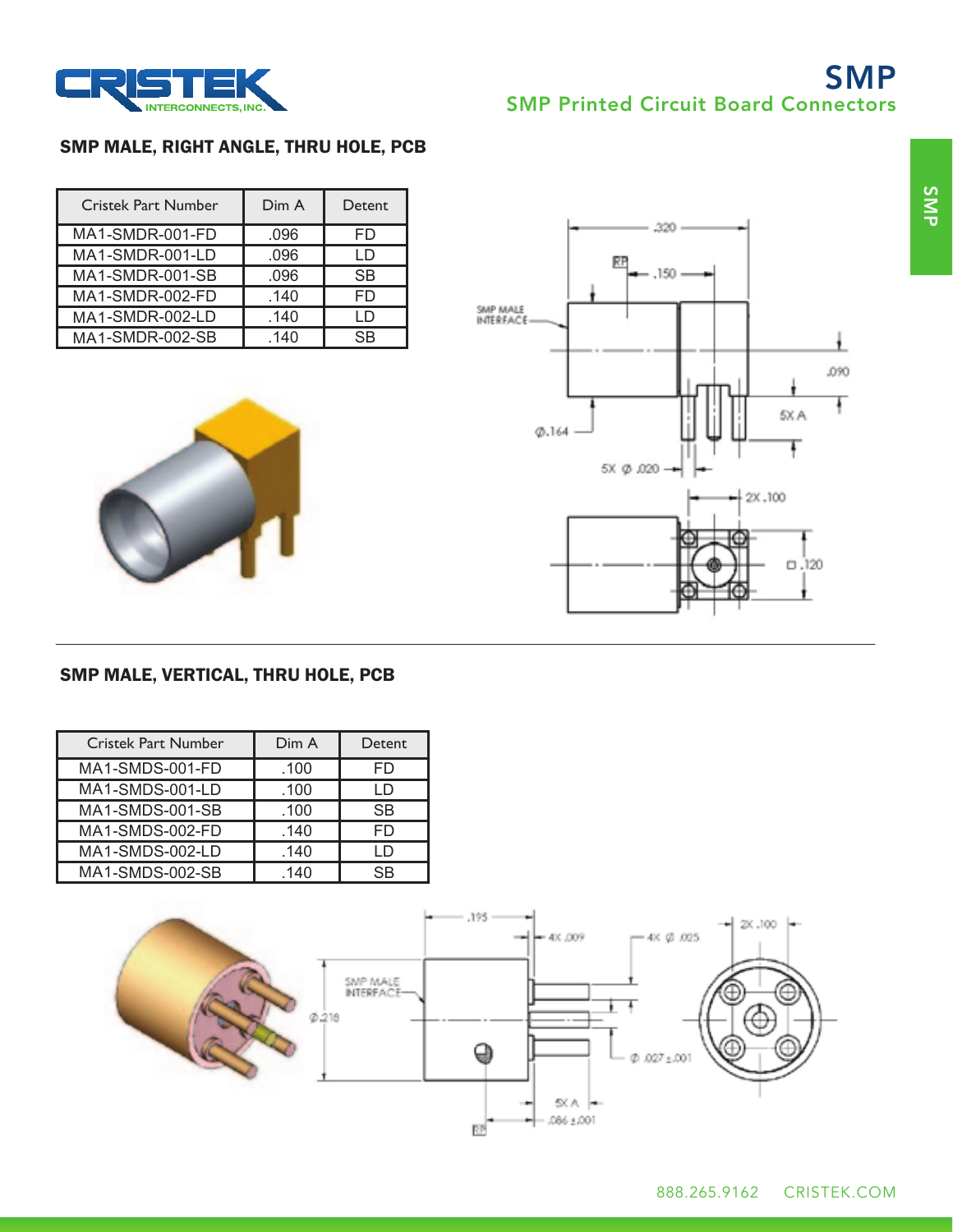

# SMP SMP Printed Circuit Board Connectors

#### SMP MALE, VERTICAL, SURFACE MOUNT, PCB

| <b>Cristek Part Number</b> | Dim A | Detent |
|----------------------------|-------|--------|
| MA-SMUN-001-FD             | .100  | FD     |
| $MA-SMUN-001-LD$           | .100  | $\Box$ |
| MA-SMUN-001-SB             | .100  | SB     |













| Cristek Part Number | Dim A | Detent |
|---------------------|-------|--------|
| MA-SMUN-004-FD      | .140  | FD     |
| $MA-SMUN-004-LD$    | .140  | - D    |
| MA-SMUN-004-SB      | .140  | SB     |

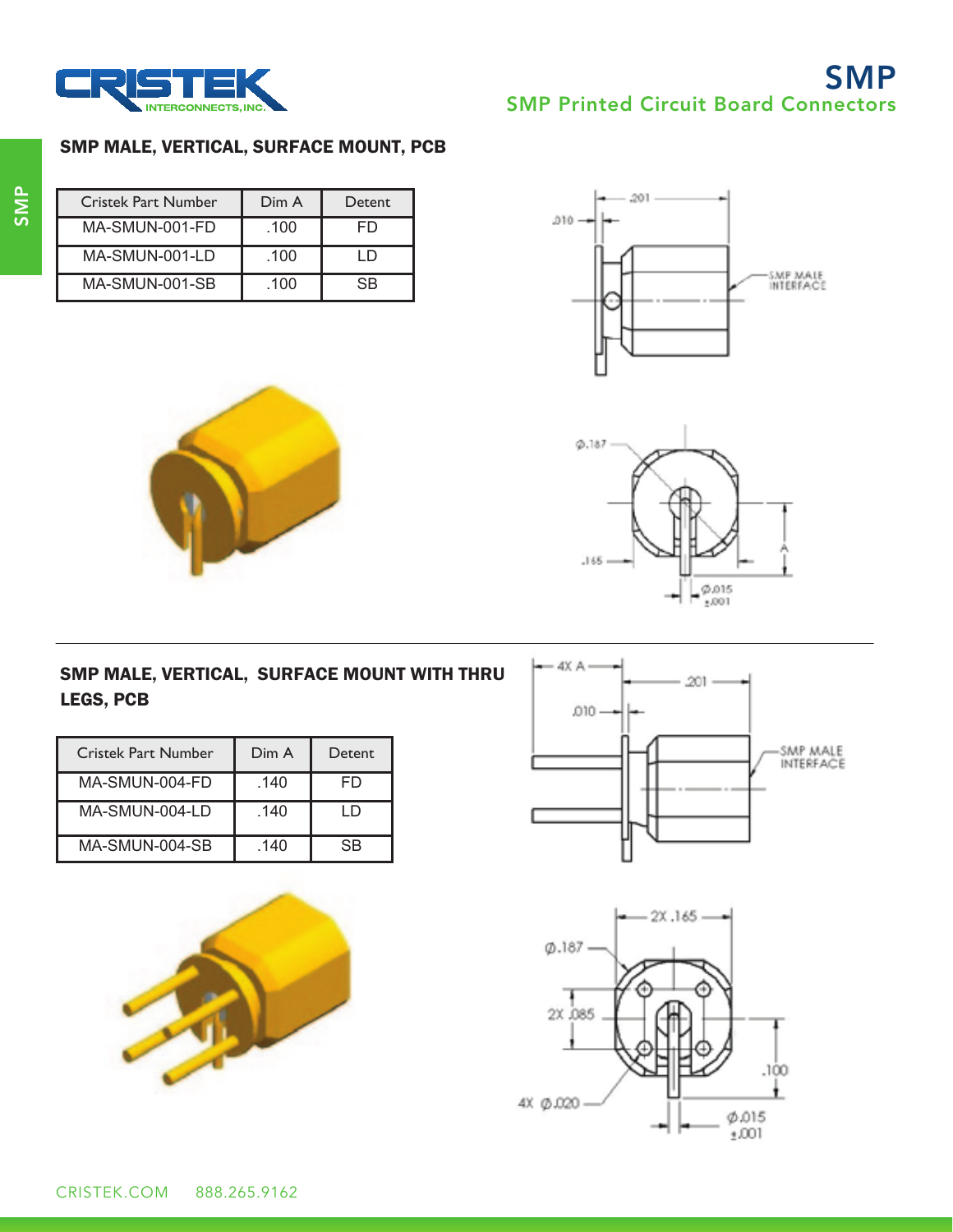



## SMP MALE, VERTICAL, SURFACE MOUNT, PCB

| <b>Cristek PN</b> | <b>Detent</b>  |
|-------------------|----------------|
| MA-SMUS-002-FD    | FD             |
| MA-SMUS-002-LD    | נו ו           |
| MA-SMUS-002-SB    | S <sub>R</sub> |



## SMP MALE, EDGE LAUNCH, PCB

| Cristek PN      | Detent                 |                                                                                                                                                                                      |
|-----------------|------------------------|--------------------------------------------------------------------------------------------------------------------------------------------------------------------------------------|
| MA1-SMZE-001-FD | FD                     |                                                                                                                                                                                      |
| MA1-SMZE-001-LD | LD                     |                                                                                                                                                                                      |
| MA1-SMZE-001-SB | $\overline{\text{SB}}$ |                                                                                                                                                                                      |
|                 | 0.165                  | $\rightarrow - + 050$<br>$\leftarrow$ .181 $-$<br>087 -<br>--<br>.135<br>Ф<br>$+ - -$<br>SMP MALE<br>$-9.012 \pm 0.01$<br>229<br>$-30.015$<br>.1193.002<br>壺<br>⊶-<br>$-$ 3X.080 $-$ |